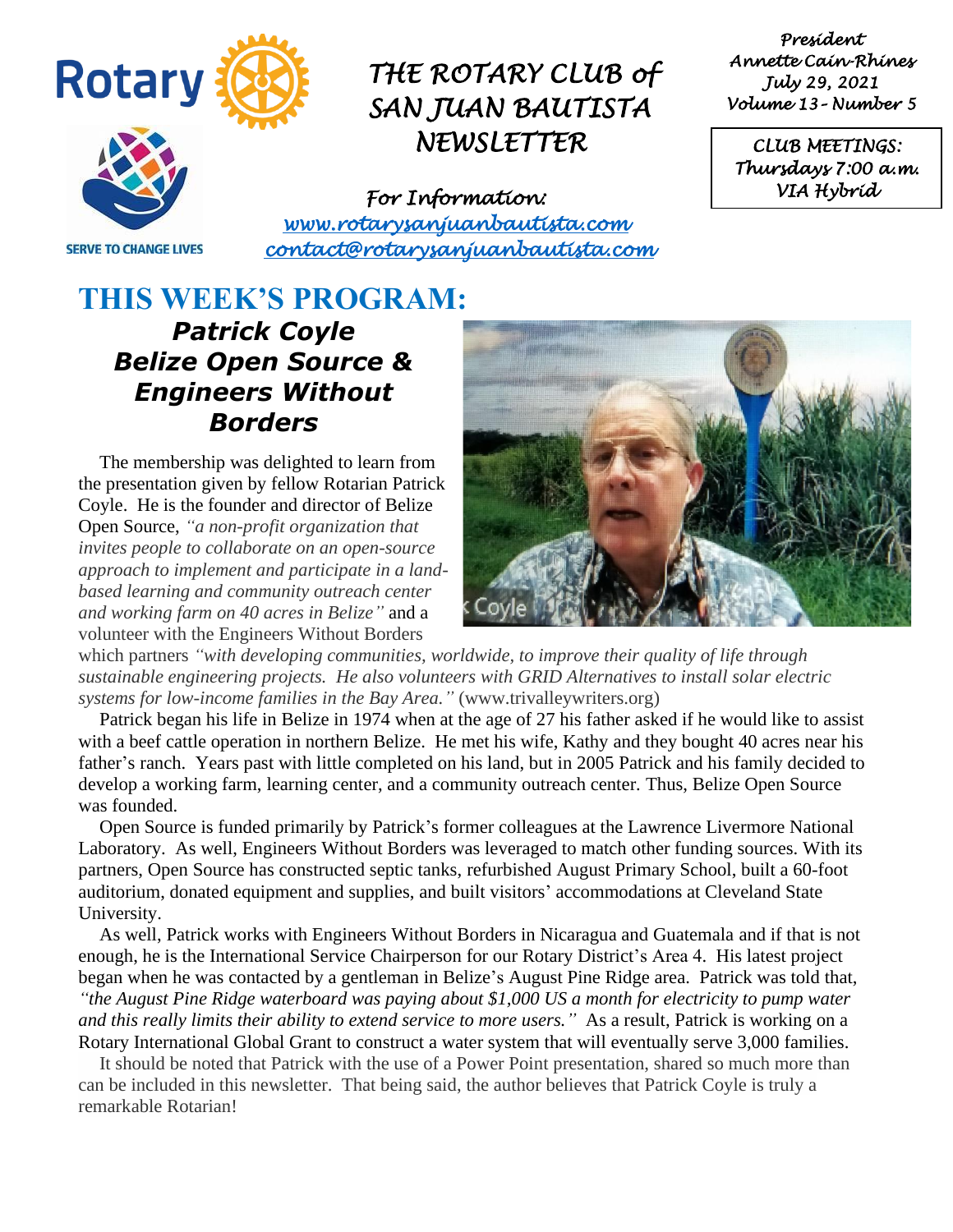

**SERVE TO CHANGE LIVES** 

*THE ROTARY CLUB of SAN JUAN BAUTISTA NEWSLETTER* 

*For Information: [www.rotarysanjuanbautista.com](http://www.rotarysanjuanbautista.com/)  contact@rotarysanjuanbautista.com* 

*President Annette Cain-Rhines July 29, 2021 Volume 13– Number 5* 

*CLUB MEETINGS: Thursdays 7:00 a.m. VIA Hybrid* 

# DON'T FORGET! *NEXT THURSDAY, AUGUST 5th*

**We will meet at our new official home: The Native Daughters of the Golden West Adobe**



**BRING YOUR MASK**

**203 Fourth Street**

**OR**

**You may continue attending via Zoom.**

# **OUR ZOOM MEETING**  *HAPPY ROTARIANS on July 29, 2021 19 MEMBERS PRESENT!!!*

**Andrew, Annette, Art, Blanca, Bob, César, Don Boys, Don Reynolds, Jackie, Jorge, Larry, Luis, Michael, Michele, Paul, Phil, Rosa Fernandez, Tom, and Wayne**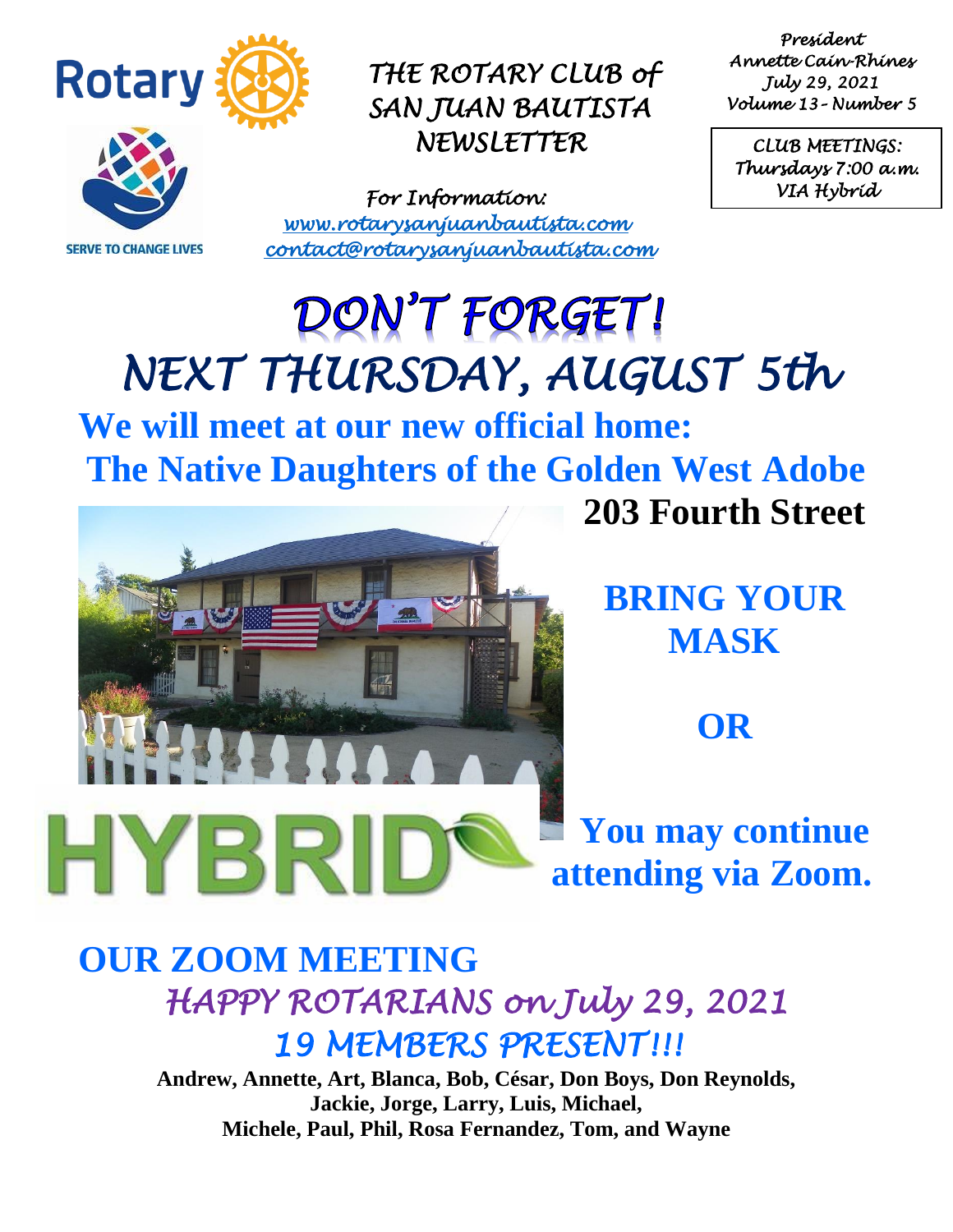

*President Annette Cain-Rhines July 29, 2021 Volume 13– Number 5* 

*CLUB MEETINGS: Thursdays 7:00 a.m. VIA Hybrid* 

*For Information:* 

**SERVE TO CHANGE LIVES** 

*[www.rotarysanjuanbautista.com](http://www.rotarysanjuanbautista.com/)  contact@rotarysanjuanbautista.com* 

**THIS WEEK'S MEETING:**

### **Inspirational Quote:**

*"***You really can change the world when you care enough." -Marian Wright Edelman-**

# *VISITORS*

| <b>VISITORS</b>    | <b>HOST ROTARIAN</b>       |
|--------------------|----------------------------|
| Dr. Gómez          | <b>Rosa Fernandez</b>      |
| Dr. Ceballos       | <b>Rosa Fernandez</b>      |
| <b>Kathy Coyle</b> | <b>Annette Cain-Rhines</b> |



#### **Announcements:**

*Meeting Attendance & Recording of Meetings: Members & invited friends will be allowed to attend Club meetings only. The meetings may only be recorded with permission from the Membership.*

#### **Rotary Club Events & Information:**

- ❖ **Club Board Meeting:** Today following the General Meeting
- ❖ **Pledgeing Foundation Follow-Up:** \$855 was sent to the club as a result of the Virtual Concert. The above amount assisted in covering the cost of the concert.
- ❖ **District Conference Video:** Art showed a video showing the highlights of the district 5170 Conference.

#### **Rotary District 5170 Events & Information:**

❖ **Fine Art in the Park**: Hosted by the Rotary Club of Los Altos (www.RotaryArtShow.com)

#### **San Benito County Events & Information:**

- ◆ National Health Celebration: Aug, 9<sup>th</sup>-15<sup>th</sup> (4:00-6:00); Food distribution during this time in SJB & Hollister; **Volunteers Needed**
- ❖ **San Benito Health Foundation:** 
	- The Foundation is collecting baseline data for the 1845 Project. The data is being collected at each residence. The data collectors will be in SJB on Thurs. or Fri.
	- New rules for health facilities: Any staff not fully vaccinated are required to be tested twice a week. Facilities have 30 days to get into compliance. The SB Health Foundation staff is fully vaccinated.

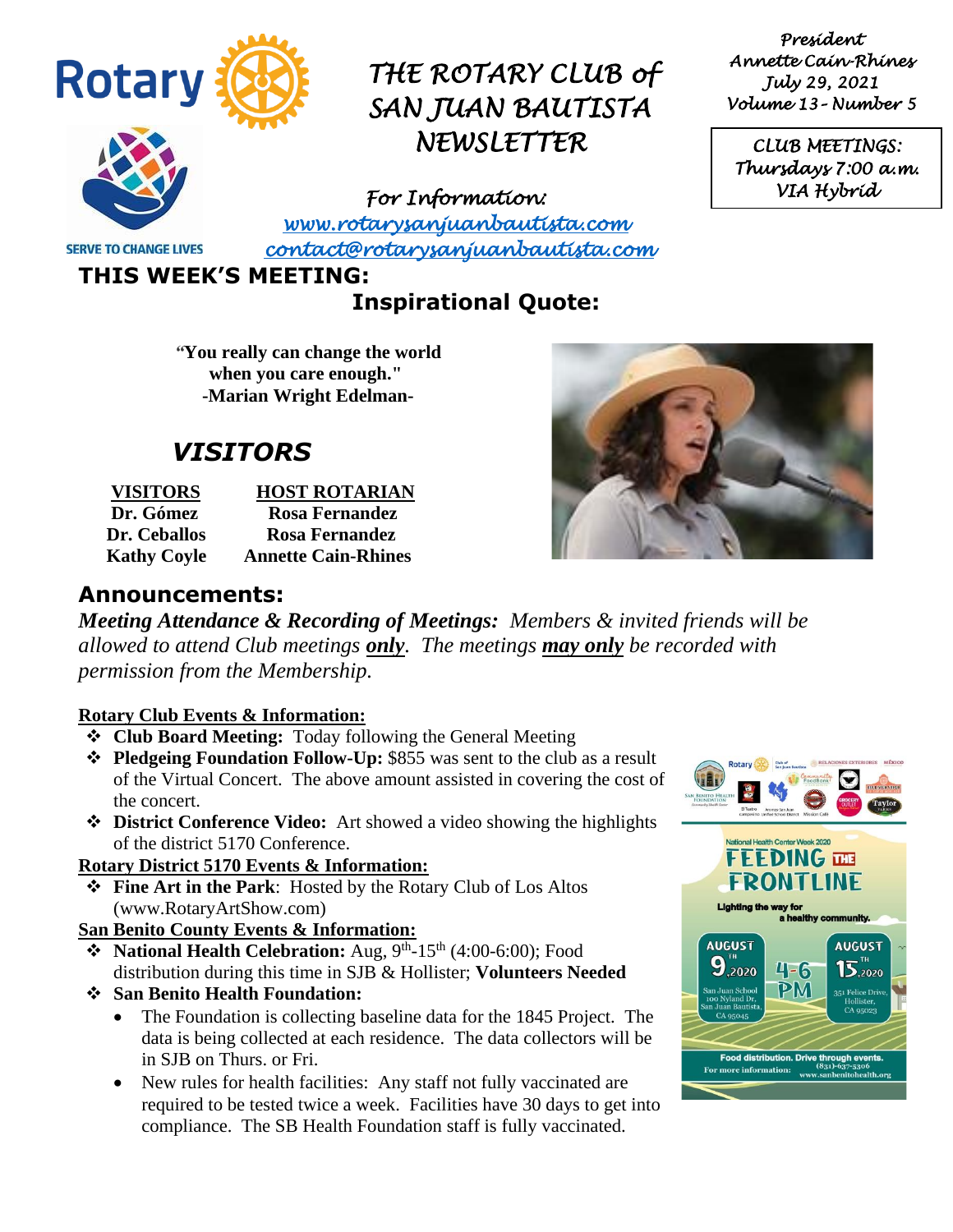

*President Annette Cain-Rhines July 29, 2021 Volume 13– Number 5* 

*CLUB MEETINGS: Thursdays 7:00 a.m. VIA Hybrid* 

**SERVE TO CHANGE LIVES** 

*For Information: [www.rotarysanjuanbautista.com](http://www.rotarysanjuanbautista.com/)* 

 *contact@rotarysanjuanbautista.com* 

### **WHAT'S HAPPENING MARK YOUR CALENDAR**

- 
- 
- 
- 
- 
- 
- 
- ❖ **August 4th: District 5170 Leadership Meeting; Dryco Construction, Fremont**
- ❖ **August 5th: Program: TBD**
- ❖ **August 12th: Program: TBD**
- **❖** August 19<sup>th</sup>: Program: General Assembly<br>❖ August 19<sup>th</sup>: Club Board Meeting; Follow
	- ❖ **August 19th: Club Board Meeting; Following General Meeting**
- ❖ **August 26th: Program: TBD**
- ❖ **October 28th: Program: District 5170 Governor Richard Flanders**



**Flag Salute: MICHAEL** 

**InspirationalQuote: MICHAEL**

**Programs: DON BOYS**

**Hospitality: ANNETTE, JESSIE, MICHAEL**

| <b>MONTH</b>     | <b>SALUTE</b>   | <b>QUOTE</b>       | <b>PROGRAMS</b> | <b>HOSPITALITY</b>              |
|------------------|-----------------|--------------------|-----------------|---------------------------------|
| <b>September</b> |                 | <b>Rosa Vivian</b> |                 | <b>Annette, Jessie, Michael</b> |
| <b>October</b>   | <b>Jessie</b>   | <b>Jessie</b>      | César           | <b>Annette, Jessie, John</b>    |
| <b>November</b>  | Wayne           |                    | <b>Phil</b>     | <b>Annette, Jessie, Art</b>     |
| <b>December</b>  | Wayne           |                    | <b>Don Boys</b> | Annette, Jessie,                |
| <b>January</b>   | Art             | <b>Don Boys</b>    |                 | Annette, Jessie,                |
| <b>February</b>  | Vicki           | Luis               | César           | <b>Annette, Jessie, Vicki</b>   |
| <b>March</b>     |                 |                    | <b>Phil</b>     | Annette, Jessie,                |
| April            | Vicki           | Luis               | <b>Don Boys</b> | Annette, Jessie,                |
| <b>May</b>       | <b>Don Boys</b> | Art                |                 | <b>Annette, Jessie, Bob</b>     |
| June             | <b>Michael</b>  | <b>Michael</b>     | César           | <b>Annette, Jessie, Bob</b>     |